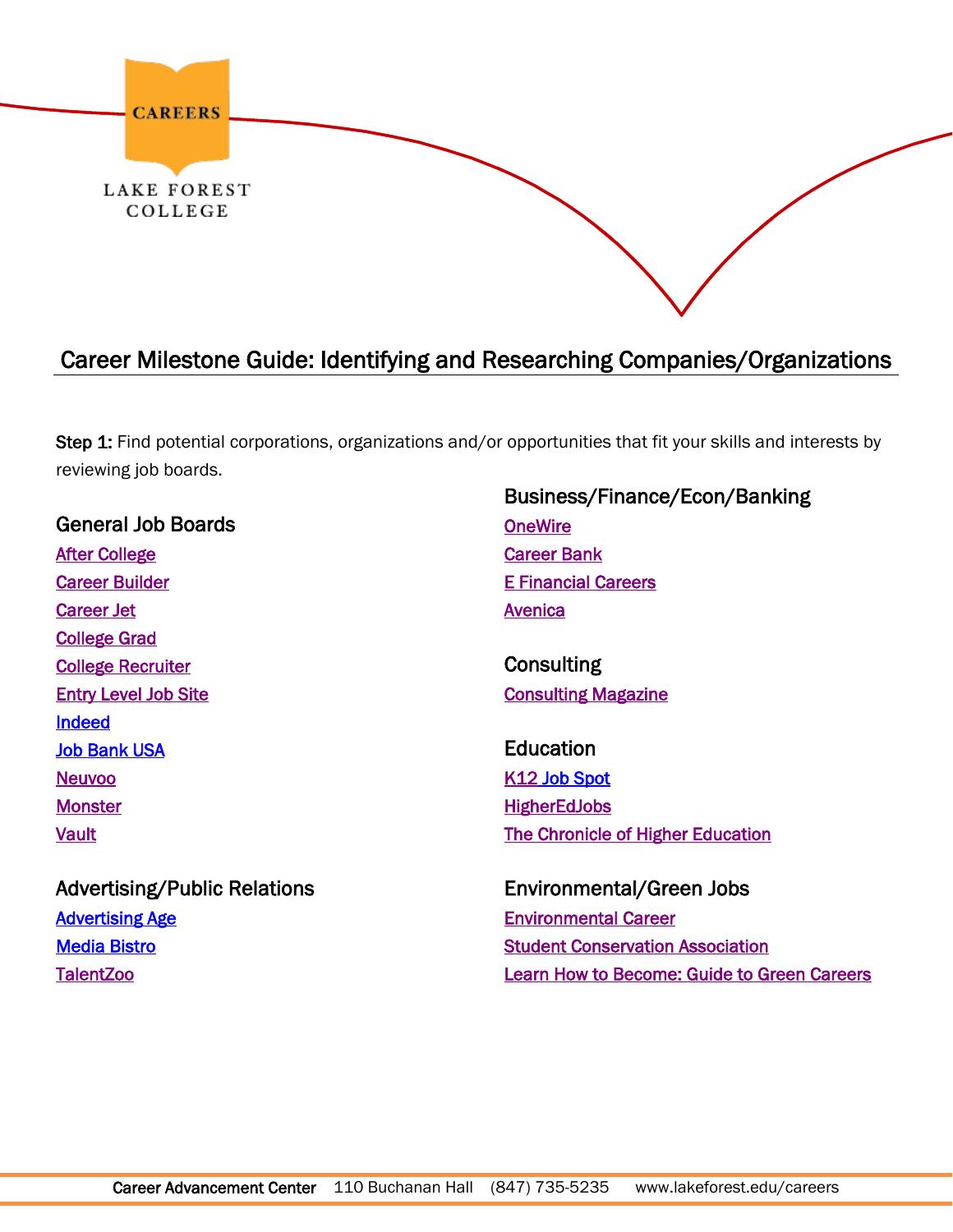| Government/Public Sector                 | <b>Job Boards by Geography</b>                     |
|------------------------------------------|----------------------------------------------------|
| <b>Careers In Government</b>             | <b>Career Board (Select States)</b>                |
| <b>Brad Traverse Jobs</b>                | <b>Ohio Means Jobs</b>                             |
| <b>Go Government</b>                     | <b>Chicago Career Site</b>                         |
| <b>Opportunities in Public Affairs</b>   | GoinGlobal                                         |
| <b>Tom Manatos Jobs</b>                  | <b>MYVISAJOBS</b>                                  |
| <b>USAJobs</b>                           |                                                    |
|                                          | <b>Hospitality</b>                                 |
| <b>NonProfits</b>                        | <b>Hospitality Online</b>                          |
| <b>Idealist</b>                          |                                                    |
| <b>Good Works</b>                        | <b>Diversity</b>                                   |
| <b>NPO.net: Non Profit Opportunities</b> | <b>Diversity Business</b>                          |
| <b>Museum Jobs</b>                       | <b>Diversity Inc.</b>                              |
| <b>Careers in Nonprofits</b>             | <b>Equal Opportunity Publications</b>              |
| <b>American Alliance of Museums</b>      | <b>IMDiversity</b>                                 |
| <b>Chicago Artist Coalition</b>          | <b>Chicago Diversity</b>                           |
| <b>Midwest Museums Association</b>       | <b>Getting Hired (for seekers with disability)</b> |
|                                          | <b>Out for Work (LGBT job seekers)</b>             |

Step 2: Identify between three to five companies or organizations that you would like to learn more about:

| $\overline{\phantom{a}}$ , and the contract of the contract of $\overline{\phantom{a}}$ |  |
|-----------------------------------------------------------------------------------------|--|
|                                                                                         |  |
| -3<br>$\overline{a}$                                                                    |  |
| $\left(4\right)$                                                                        |  |
| -5                                                                                      |  |

Step 3: Research the organizations of interest and to prepare for an interview. Helpful resources include:

*Career Advancement Center/On-Campus Resources*

- [Vault:](http://access.vault.com/career-insider-login.aspx?aid=256928) Career information web site, providing employee surveys of top employers, career advice, job listings, and career guides to individual industries.
- [Make an appointment with a career advisor](https://foresternet.lakeforest.edu/career-planning/getting-started) to learn strategies for researching and identifying organizations of interest.
- [Reference librarians at the library](http://www.lakeforest.edu/library/) can help you tap into research resources available to students.
- The company website: try the "about us" section

*Social Media*

- [LinkedIn:](http://www.linkedin.com/) View profiles of current and past employees, view a company profile and job opportunities, and discover individuals in your network who may have company connections.
- Social media to get a feel for culture; LinkedIn to view current and former employee profiles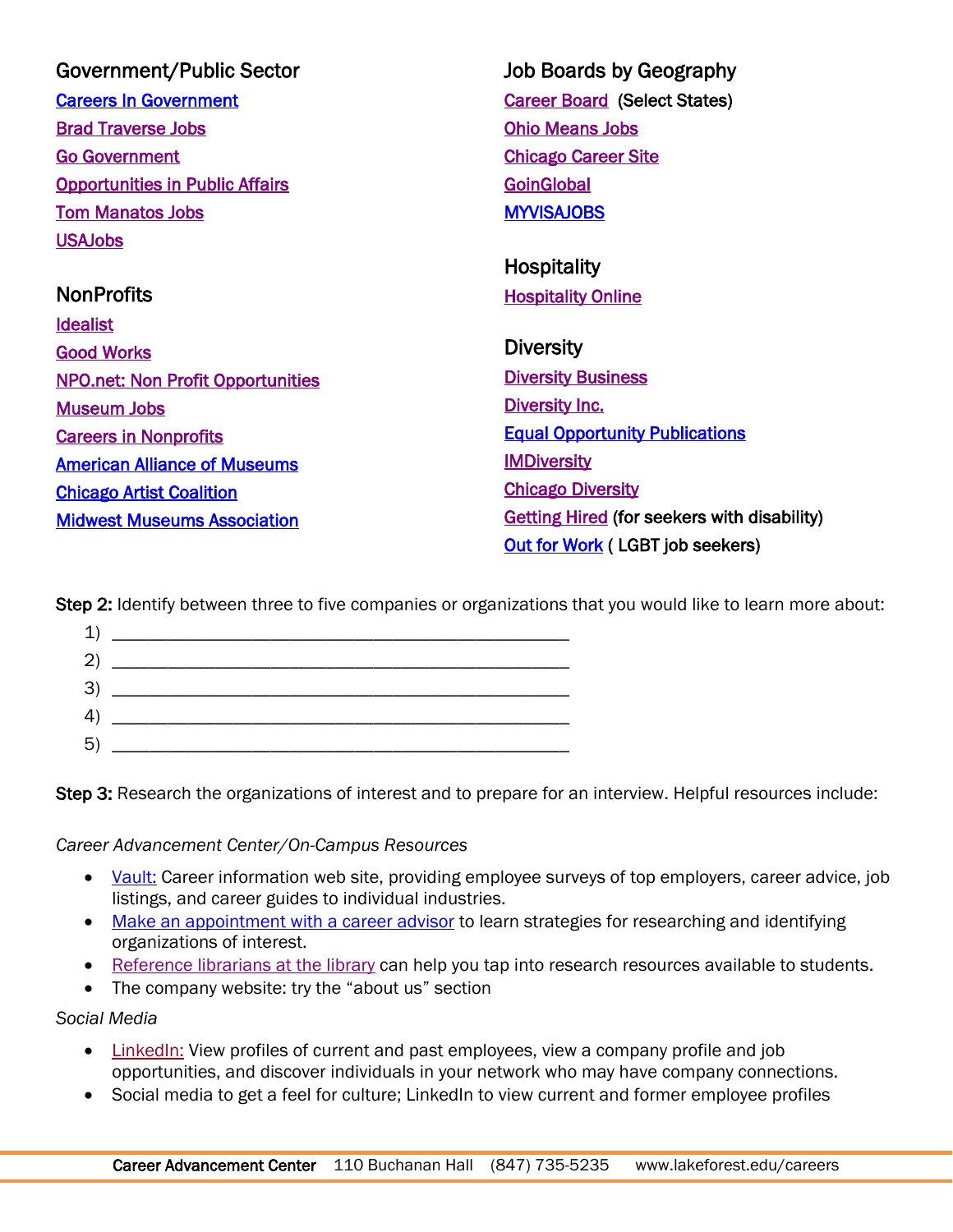## *Reports*

- [Glassdoor](http://www.glassdoor.com/) gives you an inside look at company salaries, reviews and interview questions for more than 28,000 companies.
- Annual reports Check the company website and [sec.gov's EDGAR database](https://www.sec.gov/edgar/searchedgar/companysearch.html) for public organizations
- Organization webpage (Check the "about us" section)

*News Resources*

- [Yahoo! Finance:](http://finance.yahoo.com/) Search stock prices and financial information
- **ExisNexis:** Search company news and financial information. Create company lists based on search criteria.

\_\_\_\_\_\_\_\_\_\_\_\_\_\_\_\_\_\_\_\_\_\_\_\_\_\_\_\_\_\_\_\_\_\_\_\_\_\_\_\_\_\_\_\_\_\_\_\_\_\_\_\_\_\_\_\_\_\_\_\_\_\_\_\_\_\_\_\_\_\_\_\_\_\_\_\_\_\_\_\_\_\_\_\_\_\_\_\_\_\_ \_\_\_\_\_\_\_\_\_\_\_\_\_\_\_\_\_\_\_\_\_\_\_\_\_\_\_\_\_\_\_\_\_\_\_\_\_\_\_\_\_\_\_\_\_\_\_\_\_\_\_\_\_\_\_\_\_\_\_\_\_\_\_\_\_\_\_\_\_\_\_\_\_\_\_\_\_\_\_\_\_\_\_\_\_\_\_\_\_\_

\_\_\_\_\_\_\_\_\_\_\_\_\_\_\_\_\_\_\_\_\_\_\_\_\_\_\_\_\_\_\_\_\_\_\_\_\_\_\_\_\_\_\_\_\_\_\_\_\_\_\_\_\_\_\_\_\_\_\_\_\_\_\_\_\_\_\_\_\_\_\_\_\_\_\_\_\_\_\_\_\_\_\_\_\_\_\_\_\_\_ \_\_\_\_\_\_\_\_\_\_\_\_\_\_\_\_\_\_\_\_\_\_\_\_\_\_\_\_\_\_\_\_\_\_\_\_\_\_\_\_\_\_\_\_\_\_\_\_\_\_\_\_\_\_\_\_\_\_\_\_\_\_\_\_\_\_\_\_\_\_\_\_\_\_\_\_\_\_\_\_\_\_\_\_\_\_\_\_\_\_

\_\_\_\_\_\_\_\_\_\_\_\_\_\_\_\_\_\_\_\_\_\_\_\_\_\_\_\_\_\_\_\_\_\_\_\_\_\_\_\_\_\_\_\_\_\_\_\_\_\_\_\_\_\_\_\_\_\_\_\_\_\_\_\_\_\_\_\_\_\_\_\_\_\_\_\_\_\_\_\_\_\_\_\_\_\_\_\_\_\_ \_\_\_\_\_\_\_\_\_\_\_\_\_\_\_\_\_\_\_\_\_\_\_\_\_\_\_\_\_\_\_\_\_\_\_\_\_\_\_\_\_\_\_\_\_\_\_\_\_\_\_\_\_\_\_\_\_\_\_\_\_\_\_\_\_\_\_\_\_\_\_\_\_\_\_\_\_\_\_\_\_\_\_\_\_\_\_\_\_\_

\_\_\_\_\_\_\_\_\_\_\_\_\_\_\_\_\_\_\_\_\_\_\_\_\_\_\_\_\_\_\_\_\_\_\_\_\_\_\_\_\_\_\_\_\_\_\_\_\_\_\_\_\_\_\_\_\_\_\_\_\_\_\_\_\_\_\_\_\_\_\_\_\_\_\_\_\_\_\_\_\_\_\_\_\_\_\_\_\_\_ \_\_\_\_\_\_\_\_\_\_\_\_\_\_\_\_\_\_\_\_\_\_\_\_\_\_\_\_\_\_\_\_\_\_\_\_\_\_\_\_\_\_\_\_\_\_\_\_\_\_\_\_\_\_\_\_\_\_\_\_\_\_\_\_\_\_\_\_\_\_\_\_\_\_\_\_\_\_\_\_\_\_\_\_\_\_\_\_\_\_

\_\_\_\_\_\_\_\_\_\_\_\_\_\_\_\_\_\_\_\_\_\_\_\_\_\_\_\_\_\_\_\_\_\_\_\_\_\_\_\_\_\_\_\_\_\_\_\_\_\_\_\_\_\_\_\_\_\_\_\_\_\_\_\_\_\_\_\_\_\_\_\_\_\_\_\_\_\_\_\_\_\_\_\_\_\_\_\_\_\_ \_\_\_\_\_\_\_\_\_\_\_\_\_\_\_\_\_\_\_\_\_\_\_\_\_\_\_\_\_\_\_\_\_\_\_\_\_\_\_\_\_\_\_\_\_\_\_\_\_\_\_\_\_\_\_\_\_\_\_\_\_\_\_\_\_\_\_\_\_\_\_\_\_\_\_\_\_\_\_\_\_\_\_\_\_\_\_\_\_\_

\_\_\_\_\_\_\_\_\_\_\_\_\_\_\_\_\_\_\_\_\_\_\_\_\_\_\_\_\_\_\_\_\_\_\_\_\_\_\_\_\_\_\_\_\_\_\_\_\_\_\_\_\_\_\_\_\_\_\_\_\_\_\_\_\_\_\_\_\_\_\_\_\_\_\_\_\_\_\_\_\_\_\_\_\_\_\_\_\_\_ \_\_\_\_\_\_\_\_\_\_\_\_\_\_\_\_\_\_\_\_\_\_\_\_\_\_\_\_\_\_\_\_\_\_\_\_\_\_\_\_\_\_\_\_\_\_\_\_\_\_\_\_\_\_\_\_\_\_\_\_\_\_\_\_\_\_\_\_\_\_\_\_\_\_\_\_\_\_\_\_\_\_\_\_\_\_\_\_\_\_

• [The Wall Street Journal:](https://www.wsj.com/) Search for past news articles and industry information.

## *Company/Organization:*

What type of company/organization is it (public, private, non-profit)?

How many employees work there?

Where is the location of company headquarters and additional corporate offices (global, U.S.A. only)?

What can you find out about company culture (work-life balance, opportunities for professional development, etc.)?

What are the areas of growth within the company/organization?

Who are their customers?